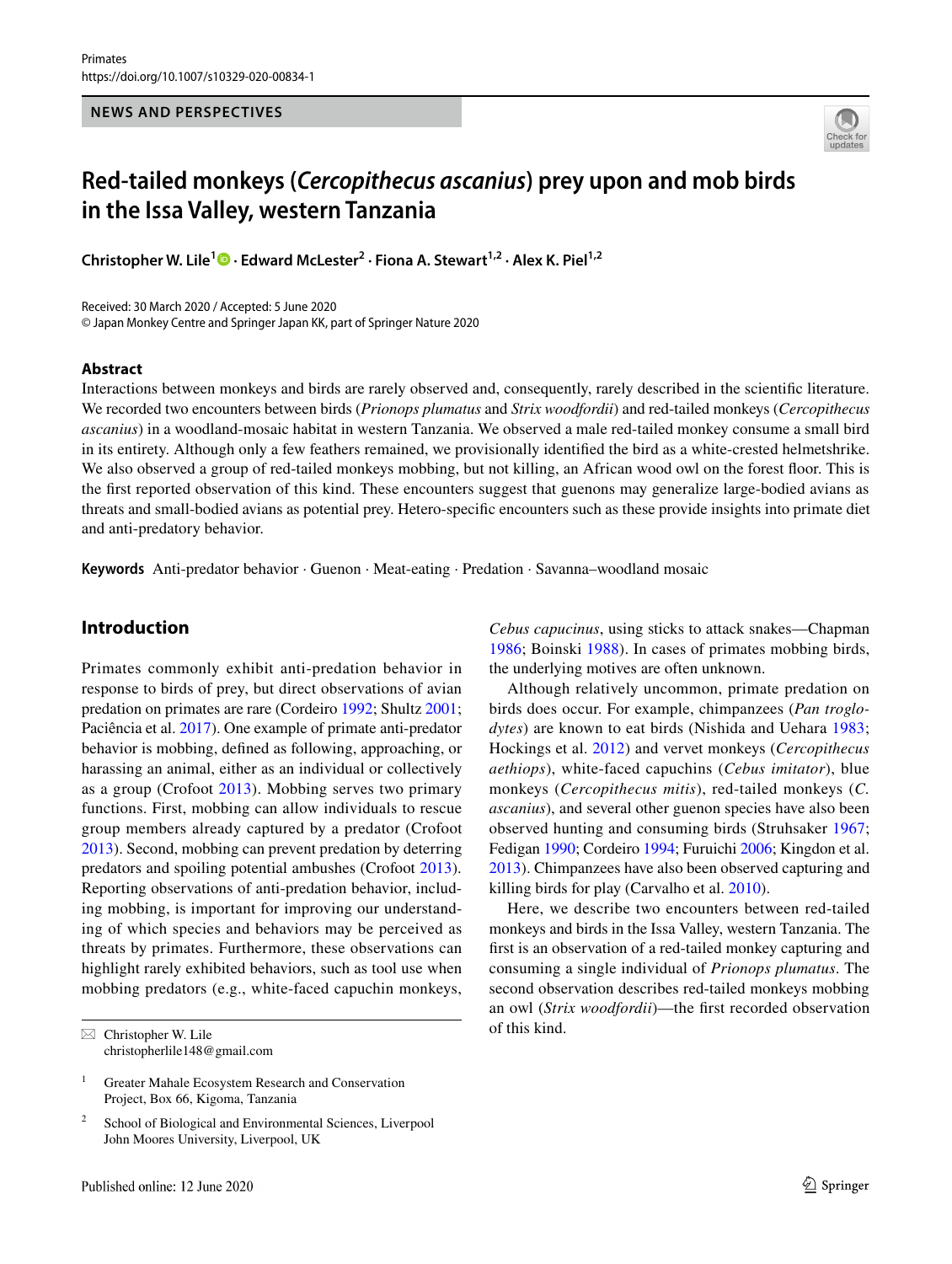### **Methods**

The Issa Valley is located in the Tongwe East Forest Reserve in western Tanzania. The study site is characterized as a mosaic of miombo woodland, dominated by *Brachystegia* and *Julbernardia* spp., and small strips of riverine forest (Piel  $2018$ ). Mean annual rainfall since  $2012$  is  $\sim$  1250 mm, and daily mean temperatures in forest range from 10–33 °C throughout the year (McLester et al. [2019\)](#page-2-11).

Red-tailed monkeys were frst habituated at Issa in 2012 (Tapper et al. [2019](#page-3-4); McLester et al. [2018\)](#page-2-12), with groups followed for 5–10 days each per month as part of long-term data collection. Potential predators most frequently encountered by red-tailed monkeys at Issa include birds of prey (crowned hawk-eagles, *Stephanoaetus coronatus*) and chimpanzees (*Pan troglodytes schweinfurthii*). When Observation 1 occurred in 2016, one group (K0) comprising ca. 50 individuals was being followed. When Observation 2 occurred in 2018, K0 had fssioned into two daughter groups of ca. 31 individuals (K1) and ca. 16 individuals (K2).

# **Observations**

#### **Observation 1**

On January 4, 2016 at 13:50, EM and a feld assistant (PH) were following K0 as the group traveled in riparian forest. The forest strip was approximately 80 m wide and surrounded by miombo woodland on both sides. PH observed an adult male red-tailed monkey holding a dead bird after jumping into a tree. The bird was later identifed as a juvenile white-crested helmet shrike (*Prionops plumatus*; D. Moyer pers. comm.). The monkey consumed the bird immediately and fnished eating at 13:57. No vocalizations were heard from the monkey or the bird, and we did not observe any interest by conspecifcs towards the interaction. The only remains that we recovered were feathers and blood, which were found on the ground immediately underneath the tree. The monkey left the tree immediately after fnishing eating it.

#### **Observation 2**

On October 18, 2018 at 12:45, CL was following K1 in riparian forest. CL observed 8–10 monkeys surrounding a juvenile adult African wood owl (*Strix woodfordii*) on the ground approximately 5 m from a dried riverbed. The monkeys were subadults and juveniles and remained between 0 and 3 m from the owl for the entire encounter. All monkeys were either on the ground or on nearby lianas, watching the owl and producing chirps and ka-trains (Marler [1973\)](#page-2-13). For approximately 1 min, several individuals took turns jumping on the owl (primarily using their back feet) at least four times and pulling the owl's wings with their mouths and hands at least two times. The owl did not vocalize or attempt to escape, even when it was not restrained. At 12:54, a monkey dragged the owl by its wing into the nearby riverbed (approximately a 1.5-m drop) where they were obscured from view. However, at least three monkeys followed down into the riverbed. By 12:55, all monkeys had ceased interacting with the owl, and most individuals had begun playing on the forest foor approximately 10 m away from the owl. At that point, the owl was observed sitting upright with wings slightly askew but did not attempt to fy. For the next 2 min, three monkeys remained on lianas overlooking the owl and watched it while foraging on *Dracaena mannii*. CL twice observed a monkey look at and move towards the owl while remaining on the liana. The last individual left at 13:00, at which point CL photographed the owl for later species identifcation. When CL last observed the owl, it was alive, and although it was not observed to fy away, the owl had disappeared into the foliage within 2 min of the monkeys' departure. Throughout the observation, those group members that did not interact with the owl  $(>20$  individuals) foraged, rested, and by the end of the observation had begun traveling further away from the mobbing location.

## **Discussion**

Despite>4000 h of group follows of Issa's red-tailed monkeys from 2012 to 2018, these observations represent the only two observations of red-tailed monkeys mobbing and preying upon birds at Issa. The rarity of these interspecies encounters is consistent with the relative paucity of direct primate–avian interactions reported in the literature. Red-tailed monkeys have only once been reported to hunt and consume birds (Furuichi [2006\)](#page-2-8). In that interaction, two blue monkeys harassed a red-tailed monkey that had captured a green pigeon (*Treron calva*). While red-tailed monkeys have not been recorded to eat vertebrate prey besides the aforementioned birds, a *C. mitis* × *C. ascanius* hybrid and blue monkeys were observed consuming bats (Pteropodidae and Molossidae) on 13 occasions over 6.5 years in Kenya and Tanzania (Tapanes et al. [2016](#page-3-5)). In addition, several guenon species have been observed to consume vertebrates, including spurfowl chicks (*Pternistis leucoscep*—Struhsaker [1967](#page-3-2)), galagos (*Galago* spp.—Butynski [1982\)](#page-2-14), fying squirrels (*Anomalurus derbianus jacksonii*—Fairgrieve [1997\)](#page-2-15), and mice (presumed *Muroidea* spp.—Wahome et al. [1988\)](#page-3-6). The flying squirrel predation occurred during the driest part of the year when food abundance was the lowest, indicating hunting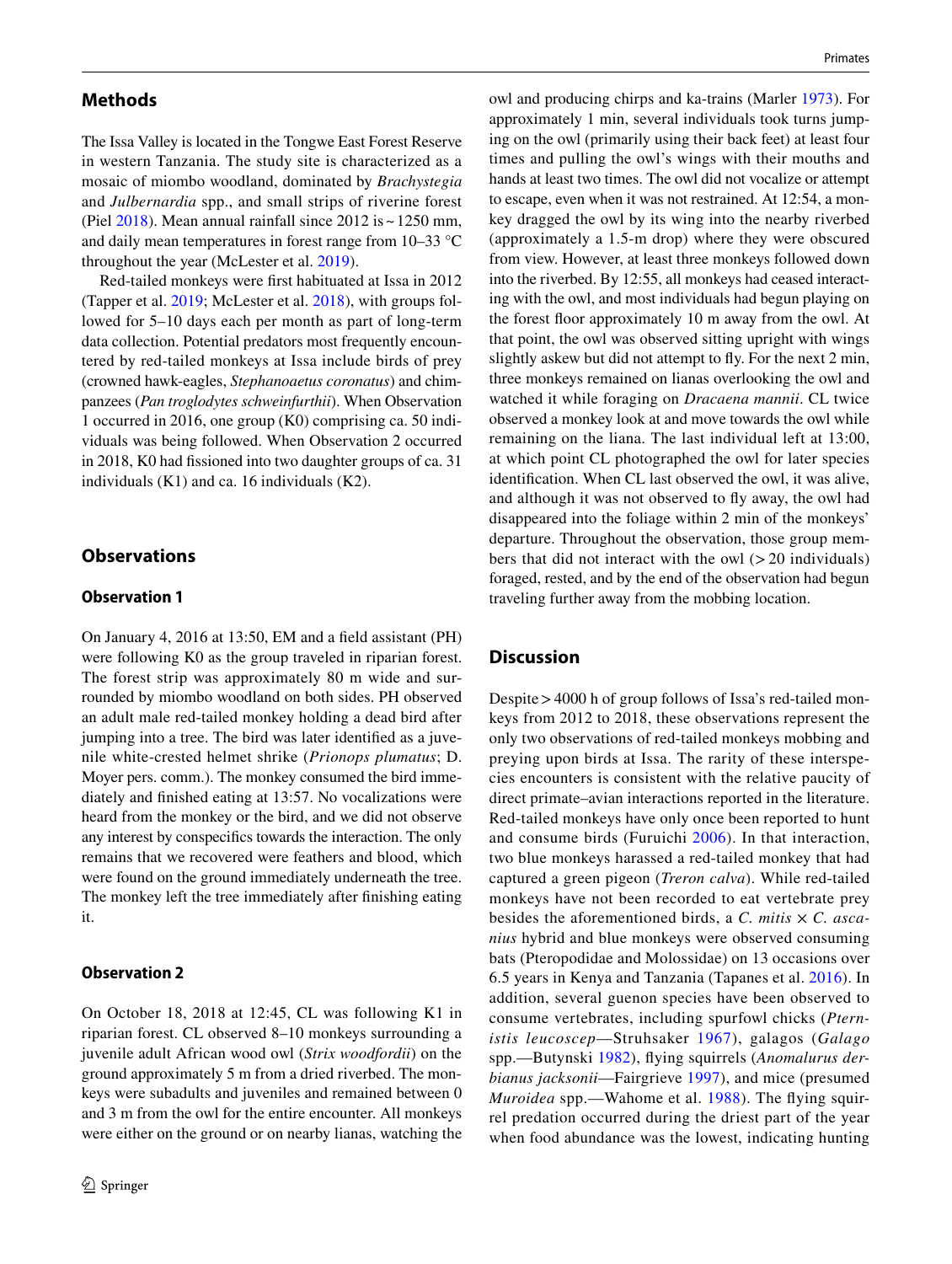may be an attempt to compensate for nutrient deficiency (i.e., the "nutrient shortfall hypothesis"—Oftedal [1991](#page-3-7); Mitani and Watts [2001](#page-2-16)). As such, direct observations of attempted and successful predation of birds and mammals by monkeys can be important when contextualizing the role of vertebrate tissue in primate diet against seasonal resource availability.

Our observation of red-tailed monkeys mobbing a wood owl is the frst of its kind. Wood owls are typically insectivorous, but will hunt small mammals, like shrews (Chittenden et al [2016\)](#page-2-17). However, there is no evidence that they hunt monkeys. If monkeys are not preyed on by wood owls, why would they risk injury by mobbing them? Cords ([1987\)](#page-2-18) proposed that monkeys may generalize large-bodied birds as threats. If so, our observations of monkeys playing subsequent to the initial attack suggests that they (1) may not have seen it, (2) may have seen it but noticed it was injured and no longer a threat, or (3) do not perceive the owl as a threat. Carvalho et al. [\(2010](#page-2-10)) suggested that bird attacks can be initiated through chance encounters and simply persist out of novelty. Therefore, our observation may have been an aggressive form of play. Another possibility is that the attack was initiated out of redirected aggression. Goldberg et al. [\(2006\)](#page-2-19) described a mobbing event near Kibale National Park, Uganda, when three red colobus monkeys (*Procolobus tephrosceles*) mobbed an owlet (*Glaucidium perlatum*) after a raptor sighting. The authors suggested that the resulting vigilance amongst the group contributed to increased arousal that eventually resulted in the (re-directed) killing of the owlet. A fnal possibility is that the observation was an attempted predation event. For example, Rudran ([1978\)](#page-3-8) observed a subadult male blue monkey eating a wood owl following a suspected live capture. However, the underlying motivation in our observation remains unclear. More direct observations of monkey-bird interactions are needed to understand the range of possible responses within intraspecies encounters, as well as improve our understanding of diet and feeding ecology.

**Acknowledgements** We thank the Tanzanian Wildlife Research Institute (TAWIRI), Commission for Science and Technology (COSTECH), and Tanganyika District for permission to carry out research in western Tanzania. The Greater Mahale Ecosystem Research and Conservation (GMERC) Project at the Issa Valley is supported by the Salk/ UCSD Center for Academic Research and Training in Anthropogeny (CARTA). We thank Patrick Hussein and the GMERC feld assistants for assistance with data collection, and David Moyer for assistance with bird species identifcation.

**Authors' Contributions** CL and EM collected data; CL, EM, FS, and AP wrote the manuscript.

**Funding** Support for GMERC and long-term research at Issa Valley is provided by the UCSD/Salk Center for Academic Research and Training in Anthropogeny (CARTA).

#### **Compliance with ethical standards**

**Conflict of interest** Not applicable.

## **References**

- <span id="page-2-3"></span>Boinski S (1988) Use of a club by a wild white-faced capuchin (*Cebus capucinus*) to attack a venomous snake (*Bothrops asper*). Am J Primatol 14:177–179
- <span id="page-2-14"></span>Butynski TM (1982) Blue monkey (*Cercopithecus mitis stuhlmanni*) predation on galagos. Primates 23:563–566
- <span id="page-2-10"></span>Carvalho S, Yamanashi Y, Yamakoshi G, Matsuzawa T (2010) Bird in the hand: Bossou chimpanzees (*Pan troglodytes*) capture West African wood-owls (*Ciccaba woodfordi*) but not to eat. Pan Afr News 17(1):6–9
- <span id="page-2-2"></span>Chapman CA (1986) Boa constrictor predation and group response in white-faced Cebus monkeys. Biotropica 18:171–172
- <span id="page-2-17"></span>Chittenden H, Davies G, Weiersbye I (2016) Roberts bird guide, 2nd edn. Jacana Media, Cape Town
- <span id="page-2-0"></span>Cordeiro NJ (1992) Behaviour of blue monkeys (*Cercopithecus mitis*) in the presence of crowned eagles (*Stephanoaetus coronatus*). Folia Primatol 59(4):203–206
- <span id="page-2-7"></span>Cordeiro NJ (1994) Opportunist killers: blue monkeys feed on forest birds. Folia Primatol 63:84–87
- <span id="page-2-18"></span>Cords M (1987) Mixed species association of *Cercopithecus* monkeys in the Kakamega Forest, Kenya. Univ Calif Publ Zool 117:1–109
- <span id="page-2-1"></span>Crofoot MC (2013) Why mob? Reassessing the costs and benefts of primate predator harassment. Folia Primatol 83:252–273
- <span id="page-2-15"></span>Fairgrieve C (1997) Meat eating by blue monkeys (*Cercopithecus mitis stuhlmanni*): predation of a fying squirrel (*Anomalurus derbianus jacksonii*). Folia Primatol 68(6):354–356
- <span id="page-2-6"></span>Fedigan LM (1990) Vertebrate predation in *Cebus capucinus*: meat eating in a neotropical monkey. Folia Primatol 54:196–205
- <span id="page-2-8"></span>Furuichi T (2006) Red-tailed monkeys (*Cercopithecus ascanius*) hunt green pigeons (*Treron calva*) in the Kalinzu Forest in Uganda. Primates 47:174–176
- <span id="page-2-19"></span>Goldberg TL, Gillespie TR, Rwego IB, Kaganzi C (2006) Killing of a Pearl-Spotted Owlet (*Glaucidium perlatum*) by male red colobus monkeys (*Procolobus tephrosceles*) in a forest fragment near Kibale National Park, Uganda. Amer J Primat 68:1007–1011
- <span id="page-2-5"></span>Hockings KJ, Humle T, Carvalho S, Matsuzawa T (2012) Chimpanzee interactions with nonhuman species in an anthropogenic habitat. Behaviour 299–324
- <span id="page-2-9"></span>Kingdon J, Happold D, Butynski TM, Hofmann M, Happold M, Kalina J (2013) Mammals of Africa. Volume II: Primates. Bloomsbury Publishing, London
- <span id="page-2-13"></span>Marler P (1973) A comparison of vocalizations of red-tailed monkeys and blue monkeys, Cercopithecus ascanius and C. mitis, in Uganda. Zeitschrift für Tierpsychologie 33:223–247
- <span id="page-2-11"></span>McLester E, Brown M, Stewart FA, Piel AK (2019) Food abundance and weather infuence habitat-specifc ranging patterns in forestand savanna mosaic-dwelling red-tailed monkeys (*Cercopithecus ascanius*). Am J Phys Anthropol 1–15
- <span id="page-2-12"></span>McLester E, Sweeney K, Stewart FA, Piel AK (2018) Leopard (*Panthera pardus*) predation on a red-tailed monkey (*Cercopithecus ascanius*) in the Issa Valley, western Tanzania. Primates 60(1):15–19
- <span id="page-2-16"></span>Mitani JC, Watts DP (2001) Why do chimpanzees hunt and share meat? Anim Behav 61(5):915–924
- <span id="page-2-4"></span>Nishida T, Uehara S (1983) Natural diet of chimpanzees (Pan troglodytes schweinfurthii): Long-term record from the Mahale Mountains, Tanzania. Afr Study Monogr 3:109–130